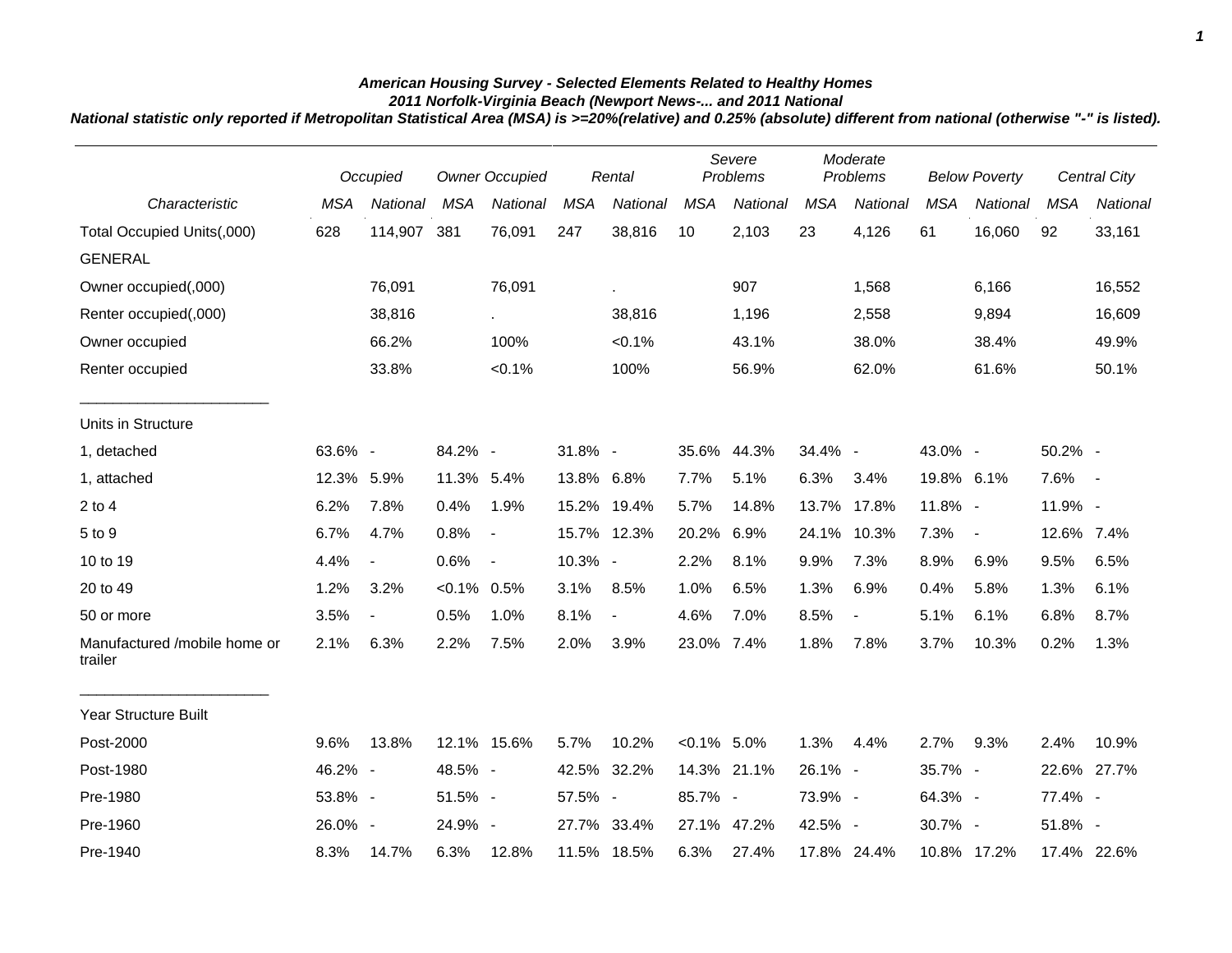|                                                        |         | Occupied                 |            | <b>Owner Occupied</b> |            | Rental         |            | Severe<br>Problems |                | Moderate<br>Problems     |            | <b>Below Poverty</b>     |                | Central City |  |
|--------------------------------------------------------|---------|--------------------------|------------|-----------------------|------------|----------------|------------|--------------------|----------------|--------------------------|------------|--------------------------|----------------|--------------|--|
| Characteristic                                         | MSA     | National                 | <b>MSA</b> | National              | <b>MSA</b> | National       | <b>MSA</b> | National           | <b>MSA</b>     | National                 | <b>MSA</b> | National                 | <b>MSA</b>     | National     |  |
| Foundation (for 1-unit not<br>manufactured)            |         |                          |            |                       |            |                |            |                    |                |                          |            |                          |                |              |  |
| 1-Unit not manufactured(,000)                          | 477     | 80,505                   | 364        | 66,752                | 113        | 13,753         | 4          | 1,040              | 10             | 1,772                    | 38         | 7,844                    | 53             | 18,949       |  |
| With a basement under all of<br>house                  | 0.5%    | 32.7%                    | 0.5%       | 34.4%                 | 0.4%       | 24.0%          | 2.3%       | 32.2%              | 0.9%           | 22.1%                    | 0.9%       | 27.3%                    | 0.9%           | 31.9%        |  |
| With a basement under part of<br>house                 | 2.1%    | 10.6%                    | 1.8%       | 11.3%                 | 2.7%       | 7.2%           | 5.9%       | 7.9%               | 15.2% 8.7%     |                          | 0.2%       | 7.3%                     | 5.9%           | 8.1%         |  |
| With a crawl space                                     |         | 58.6% 22.1%              |            | 59.9% 21.4%           | 54.4%      | 25.3%          | 45.6%      | 24.1%              | 59.4%          | 40.2%                    | 55.9%      | 25.9%                    | 71.9%          | 20.2%        |  |
| On a concrete slab                                     | 37.9% - |                          | 36.6% -    |                       | 42.0% -    |                | 43.5%      | 29.7%              | 21.4%          | $\overline{\phantom{a}}$ | 42.2% -    |                          | 21.3%          | 38.2%        |  |
| In some other way                                      | 1.0%    | 1.6%                     | 1.1%       | 1.4%                  | 0.4%       | 2.4%           | 2.7%       | 6.1%               | 3.1%           | 5.3%                     | 0.8%       | 3.2%                     | $< 0.1\%$ 1.6% |              |  |
| <b>EXTERIOR</b>                                        |         |                          |            |                       |            |                |            |                    |                |                          |            |                          |                |              |  |
| <b>External Building Conditions (non</b><br>multiunit) |         |                          |            |                       |            |                |            |                    |                |                          |            |                          |                |              |  |
| Sagging roof                                           | 1.9%    | $\overline{\phantom{a}}$ | 1.1%       | 1.8%                  | 4.5%       | 2.9%           | 1.7%       | 9.0%               | 18.0%          | 11.4%                    | 8.6%       | 3.8%                     | 3.2%           | 2.4%         |  |
| Missing roofing material                               | 4.7%    | 3.6%                     | 4.7%       | 3.4%                  | 4.7%       | $\blacksquare$ | 2.9%       | 9.9%               | 37.8%          | 14.3%                    | 13.9%      | 5.8%                     | 4.1%           |              |  |
| Hole in roof                                           | 1.4%    | $\overline{\phantom{a}}$ | 0.7%       | 1.3%                  | 3.4%       | 2.4%           | $< 0.1\%$  | 7.6%               |                | 24.3% 11.9%              | 5.2%       | 3.4%                     | 1.2%           | 1.9%         |  |
| Missing bricks, siding, other<br>outside wall material | 2.4%    | $\blacksquare$           | 2.0%       |                       | 3.7%       | $\blacksquare$ | 6.5%       | 10.7%              | 16.1% -        |                          | 5.2%       | $\overline{\phantom{a}}$ | 4.4%           | 3.2%         |  |
| Sloping outside walls                                  | 0.9%    | 1.2%                     | 0.3%       | 1.0%                  | 2.8%       | 2.2%           | 1.8%       | 5.9%               | 16.4% 8.4%     |                          | 4.1%       | 2.3%                     | 2.9%           | 1.5%         |  |
| Boarded up windows                                     | 0.2%    | 1.0%                     | 0.1%       | 0.9%                  | 0.3%       | 1.6%           | $< 0.1\%$  | 4.5%               | $< 0.1\%$ 6.1% |                          | 0.9%       | 2.6%                     | 0.6%           | 1.5%         |  |
| Broken windows                                         | 3.2%    | 4.2%                     | 2.7%       | 3.7%                  | 4.6%       | 6.6%           | 7.9%       | 14.1%              | 19.3% -        |                          | 5.3%       | 8.6%                     | 7.2%           | 4.8%         |  |
| Bars on windows                                        | 1.1%    | 2.9%                     | 1.0%       | 2.7%                  | 1.5%       | 3.8%           | $< 0.1\%$  | 4.2%               | 13.6%          | 7.5%                     | 11.6%      | 4.8%                     | 3.3%           | 8.9%         |  |
| Foundation crumbling or has open 3.7%<br>crack or hole |         | 5.4%                     | 2.8%       | 5.1%                  | 6.5%       |                | 9.0%       | 15.0%              | 5.1%           | 18.5%                    | 7.1%       | $\overline{\phantom{a}}$ | 4.7%           | 6.4%         |  |
| None of the above                                      | 85.3% - |                          | 87.6% -    |                       | 78.1% -    |                | 77.7% -    |                    | 52.9% -        |                          | 63.1% -    |                          | 73.5% -        |              |  |
| None of the above(excluding bars) 86.1% -              |         |                          | 88.2% -    |                       | 79.5% -    |                | 77.7% -    |                    | 52.9% -        |                          | 71.2% -    |                          | 76.5% -        |              |  |
| Water Leakage During Last 12<br>Months                 |         |                          |            |                       |            |                |            |                    |                |                          |            |                          |                |              |  |

*2*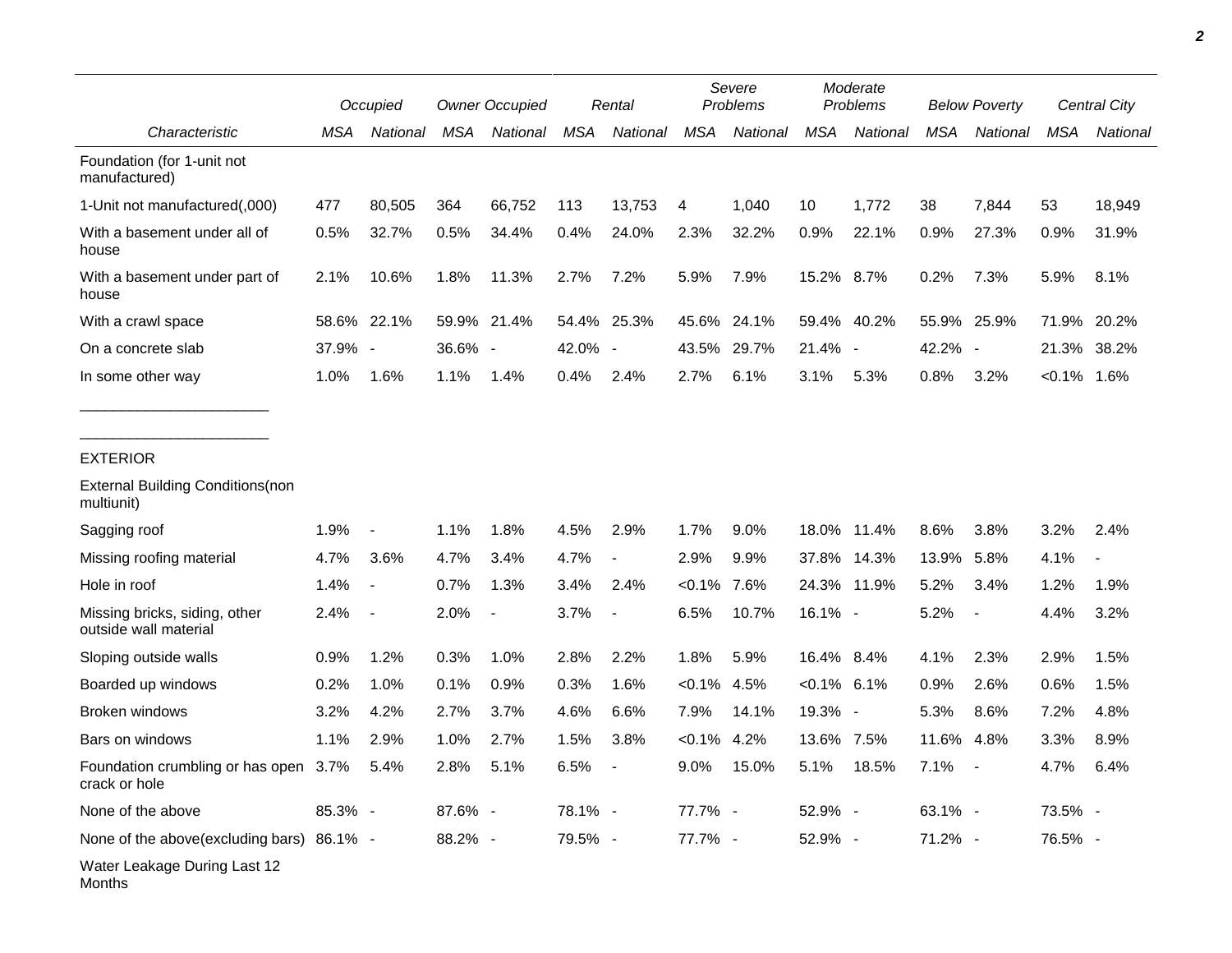|                                         |            | Occupied                 |         | <b>Owner Occupied</b>    |         | Rental                   | Severe<br>Problems |                          | Moderate<br>Problems |                          | <b>Below Poverty</b> |                | Central City |                          |
|-----------------------------------------|------------|--------------------------|---------|--------------------------|---------|--------------------------|--------------------|--------------------------|----------------------|--------------------------|----------------------|----------------|--------------|--------------------------|
| Characteristic                          | MSA        | National                 | MSA     | National                 | MSA     | National                 | <b>MSA</b>         | National                 | MSA                  | National                 | MSA                  | National       | MSA          | National                 |
| With leakage from outside<br>structure  | 13.0% -    |                          | 14.4% - |                          | 10.9% - |                          |                    | 14.2% 17.4%              | 34.4% -              |                          | 13.7% -              |                | 15.2%        | 11.6%                    |
| Roof                                    | 10.0% 5.7% |                          | 12.0%   | 6.1%                     | 7.0%    | 4.9%                     | 10.1% -            |                          |                      | 22.1% 16.8%              | 8.3%                 | 6.5%           | 9.8%         | 5.9%                     |
| <b>Basement leak</b>                    | 0.1%       | 2.8%                     | 0.1%    | 3.4%                     | 0.1%    | 1.4%                     | $< 0.1\%$ 2.5%     |                          | 0.8%                 | 5.1%                     | 0.1%                 | 1.9%           | 0.1%         | 2.6%                     |
| Walls, closed windows, or doors<br>leak | 3.0%       | 2.2%                     | 1.8%    |                          | 4.9%    | 3.0%                     | 2.7%               | 4.7%                     | 17.5% 8.9%           |                          | 5.2%                 | 2.8%           | 6.8%         | 2.9%                     |
| Other or Unknown exterior Leak          | 1.0%       | $\overline{\phantom{a}}$ | 0.8%    | 1.1%                     | 1.4%    | $\blacksquare$           | 2.4%               | 2.9%                     | 2.8%                 | $\overline{\phantom{a}}$ | 1.0%                 | 1.3%           | 0.7%         | 1.4%                     |
| <b>INTERIOR</b>                         |            |                          |         |                          |         |                          |                    |                          |                      |                          |                      |                |              |                          |
| Damage                                  |            |                          |         |                          |         |                          |                    |                          |                      |                          |                      |                |              |                          |
| Holes in floors                         | 0.4%       | 1.0%                     | 0.4%    | 0.7%                     | 0.5%    | 1.6%                     | 3.6%               | 7.2%                     | 2.1%                 | 9.9%                     | 0.6%                 | 2.1%           | 0.3%         | 1.3%                     |
| Open cracks or holes                    | 5.8%       | $\overline{\phantom{a}}$ | 3.6%    | $\overline{\phantom{a}}$ | 9.2%    | 7.1%                     | 12.8%              | 18.1%                    | 24.4%                | 29.9%                    | 9.4%                 | $\blacksquare$ | 8.7%         | 6.7%                     |
| Broken plaster or peeling paint         | 3.1%       | 2.1%                     | 1.8%    | $\overline{\phantom{a}}$ | 5.2%    | 3.1%                     | 11.3% 8.3%         |                          | $21.8\%$ -           |                          | 5.3%                 | 3.4%           | 4.9%         | 3.2%                     |
| Water Leakage During Last 12<br>Months  |            |                          |         |                          |         |                          |                    |                          |                      |                          |                      |                |              |                          |
| With leakage from inside structure 9.5% |            | $\overline{\phantom{a}}$ | 6.6%    | $\overline{\phantom{a}}$ | 13.9% - |                          | 14.2% -            |                          |                      | 34.8% 25.1%              |                      | 18.5% 11.0%    | 11.8% -      |                          |
| Fixtures backed up or overflowed        | 2.3%       | $\overline{\phantom{a}}$ | 1.7%    | $\blacksquare$           | 3.2%    | 2.3%                     | 5.9%               | $\overline{\phantom{a}}$ | 11.7%                | 6.6%                     | 4.9%                 | 2.2%           | 1.7%         | 2.2%                     |
| Pipes leaked                            | 3.5%       | $\overline{\phantom{a}}$ | 2.9%    | $\overline{\phantom{a}}$ | 4.6%    | $\overline{\phantom{a}}$ | 2.2%               | 8.4%                     | 14.6% -              |                          | 8.2%                 | 5.1%           | 6.6%         | 4.5%                     |
| Broken water heater                     | 0.7%       | $\overline{\phantom{a}}$ | 0.5%    | 0.9%                     | 1.1%    | 0.8%                     | 1.1%               | 1.4%                     | 2.5%                 | 2.0%                     | 0.4%                 | 1.0%           | 0.9%         |                          |
| Other or Unknown                        | 3.3%       | 2.4%                     | 1.7%    | $\overline{\phantom{a}}$ | 5.6%    | 3.6%                     | 7.3%               | 3.2%                     | 9.9%                 | 6.0%                     | 5.8%                 | 3.0%           | 3.1%         | $\overline{\phantom{a}}$ |
|                                         |            |                          |         |                          |         |                          |                    |                          |                      |                          |                      |                |              |                          |
| Rodents                                 |            |                          |         |                          |         |                          |                    |                          |                      |                          |                      |                |              |                          |
| Signs of rats in last 3 mon.            | 0.8%       |                          | 1.0%    |                          | 0.5%    | 1.3%                     | 0.9%               | 3.3%                     | 1.2%                 | 3.6%                     | 1.0%                 | 1.8%           | 0.5%         | 1.4%                     |
| Signs of mice in last 3 mon.            | 7.2%       | 11.1%                    | 7.8%    | 11.7%                    | 6.2%    | 10.0%                    | 6.8%               | 17.7%                    | 8.7%                 | 20.0%                    | 11.2% -              |                | 4.5%         | 9.9%                     |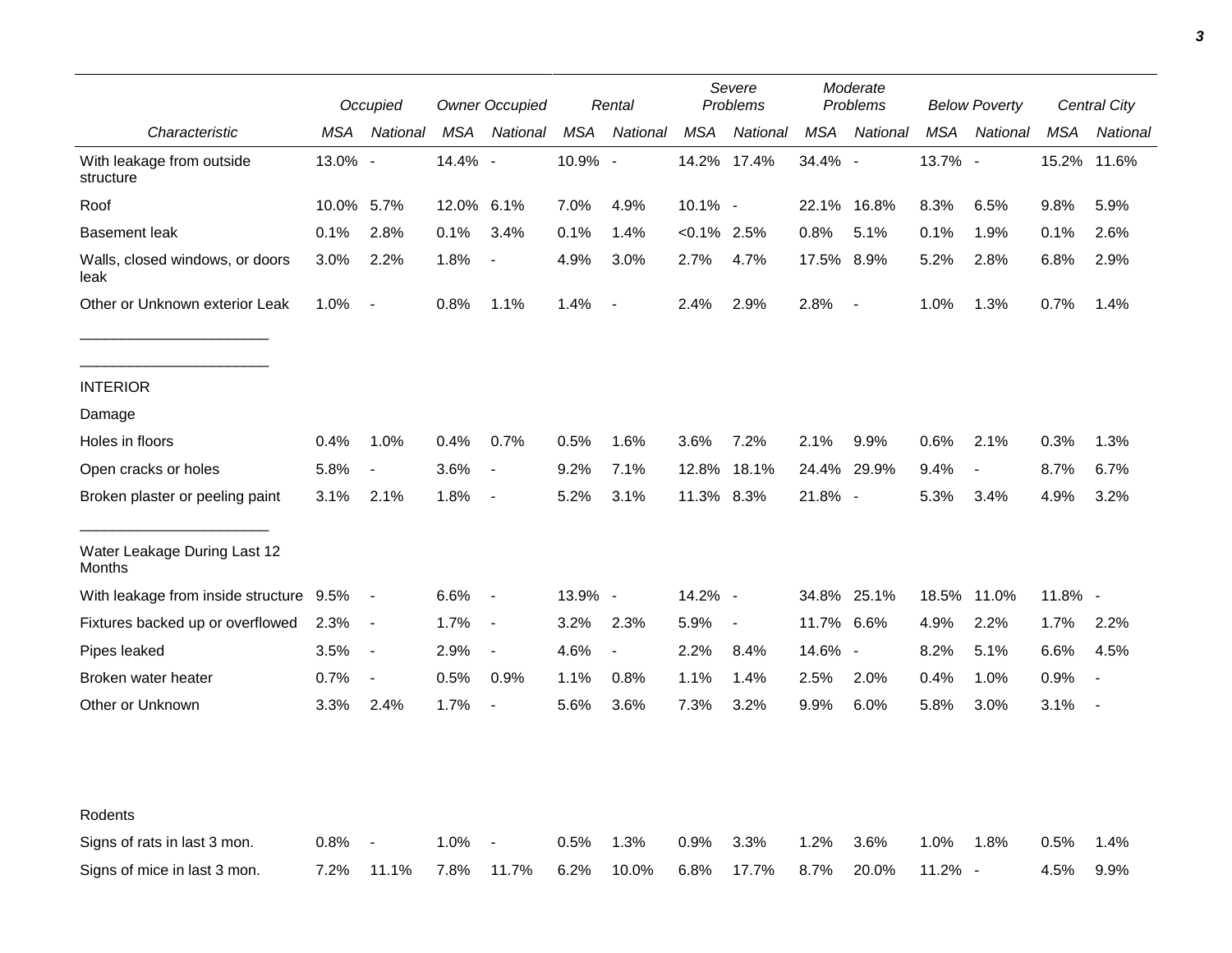|                                                           |                | Occupied                 |                | <b>Owner Occupied</b>    |                | Rental                   |            | Severe<br>Problems |                | Moderate<br><b>Problems</b> | <b>Below Poverty</b> |                          |                | Central City   |
|-----------------------------------------------------------|----------------|--------------------------|----------------|--------------------------|----------------|--------------------------|------------|--------------------|----------------|-----------------------------|----------------------|--------------------------|----------------|----------------|
| Characteristic                                            | <b>MSA</b>     | National                 | <b>MSA</b>     | <b>National</b>          | <b>MSA</b>     | National                 | <b>MSA</b> | National           | <b>MSA</b>     | National                    | MSA                  | National                 | <b>MSA</b>     | National       |
| Signs of rodents, not sure which<br>kind in last 3 mon.   | 0.8%           | $\overline{\phantom{a}}$ | 0.8%           | 0.5%                     | 0.9%           | $\overline{\phantom{a}}$ | 1.0%       | 1.5%               | 0.4%           | 1.6%                        | 0.8%                 | $\overline{a}$           | 2.1%           | 0.7%           |
| Electrical                                                |                |                          |                |                          |                |                          |            |                    |                |                             |                      |                          |                |                |
| No electrical wiring                                      | $< 0.1\%$ -    |                          | $< 0.1\%$ -    |                          | $< 0.1\%$ 0.2% |                          | 0.9%       | 3.2%               | $< 0.1\%$ 0.1% |                             | $< 0.1\%$            | 0.3%                     | $< 0.1\%$ 0.1% |                |
| Exposed wiring                                            | 2.2%           | 1.6%                     | 1.7%           | 1.3%                     | 2.9%           | 2.1%                     | 22.8%      | 6.2%               | 2.8%           | 3.9%                        | 1.7%                 | 2.5%                     | 2.0%           | $\blacksquare$ |
| Rooms without electric outlets                            | 1.5%           | 0.8%                     | 0.9%           | 0.6%                     | 2.5%           | 1.2%                     | 28.8%      | 6.5%               | 1.5%           | 2.2%                        | 3.8%                 | 1.4%                     | 2.5%           | 1.0%           |
| Fuses/breakers blown in last 3<br>mon.                    | 9.8%           | $\blacksquare$           | 8.1%           | $\overline{\phantom{a}}$ | 12.3% 9.4%     |                          | 39.1%      | 14.7%              | 12.6% -        |                             | 8.7%                 | $\overline{\phantom{a}}$ | 14.5%          | $9.6\%$        |
| Sanitation                                                |                |                          |                |                          |                |                          |            |                    |                |                             |                      |                          |                |                |
| Lacking complete kitchen facilities 1.7%                  |                | $\blacksquare$           | 0.3%           | 0.6%                     | 3.9%           | $\blacksquare$           | 11.1% 8.4% |                    | 41.2% -        |                             | 5.1%                 | 3.3%                     | 6.9%           | 2.8%           |
| Lacking some or all plumbing<br>facilities                | 0.8%           | 1.3%                     | 0.5%           | 0.8%                     | 1.3%           | 2.1%                     |            | 51.4% 68.2%        | $< 0.1\%$ 0.0% |                             | 1.6%                 | 2.1%                     | 2.9%           | 1.8%           |
| Water not safe to drink                                   | 4.0%           | 8.3%                     | 2.8%           | 6.2%                     | 5.9%           | 12.3%                    | 9.0%       | 14.7%              | 4.7%           | 14.9%                       | 8.5%                 | 13.1%                    | 4.0%           | 10.1%          |
| Water stoppage in last 3 mon.                             | 2.0%           | 4.0%                     | 1.3%           | 3.5%                     | 3.0%           | 5.1%                     | 6.4%       | 8.3%               | 11.0% -        |                             | 1.5%                 | 4.8%                     | 2.8%           | 4.0%           |
| No flush toilets working some time 2.4%<br>in last 3 mon. |                | 1.9%                     | 0.5%           | 1.1%                     | 5.3%           | 3.4%                     | 8.5%       | 5.7%               | 21.6% 9.8%     |                             | 4.9%                 | 3.4%                     | 2.4%           | $\blacksquare$ |
| With sewage disposal breakdowns 1.5%<br>in last 3 mon.    |                | $\blacksquare$           | 0.9%           | 1.2%                     | 2.3%           | 1.7%                     | 3.6%       |                    | 13.6% 5.0%     |                             | 1.8%                 | $\overline{\phantom{a}}$ | 1.2%           | 1.6%           |
| Septic tank, cesspool, chemical<br>toilet                 | 6.4%           | 19.6%                    | 7.6%           | 25.7%                    | 4.5%           | 7.5%                     | 4.6%       | 15.6%              | 4.0%           | 16.1%                       | 6.3%                 | 14.7%                    | 0.1%           | 1.3%           |
| With septic tank or cesspool<br>breakdowns in last 3 mon. | $< 0.1\%$ 0.3% |                          | $< 0.1\%$ 0.3% |                          | 0.1%           | $\sim$                   | 1.0%       | $\blacksquare$     | $< 0.1\%$ 0.8% |                             | 0.2%                 | $\sim$                   | $< 0.1\%$ -    |                |
| <b>HEATING/FUEL</b>                                       |                |                          |                |                          |                |                          |            |                    |                |                             |                      |                          |                |                |
| Main Heating Equipment                                    |                |                          |                |                          |                |                          |            |                    |                |                             |                      |                          |                |                |
| Warm-air furnace                                          | 62.2% -        |                          | 65.9% -        |                          | 56.4% -        |                          | 59.2% -    |                    |                | 50.6% 39.1%                 | 59.0% -              |                          | 59.9% -        |                |
| Steam or hot water system                                 | 4.1%           | 11.0%                    | 4.0%           | 9.7%                     | 4.3%           | 13.5%                    | 1.1%       | 18.6%              | 2.2%           | 14.0%                       | 8.8%                 | 10.9%                    |                | 12.4% 15.6%    |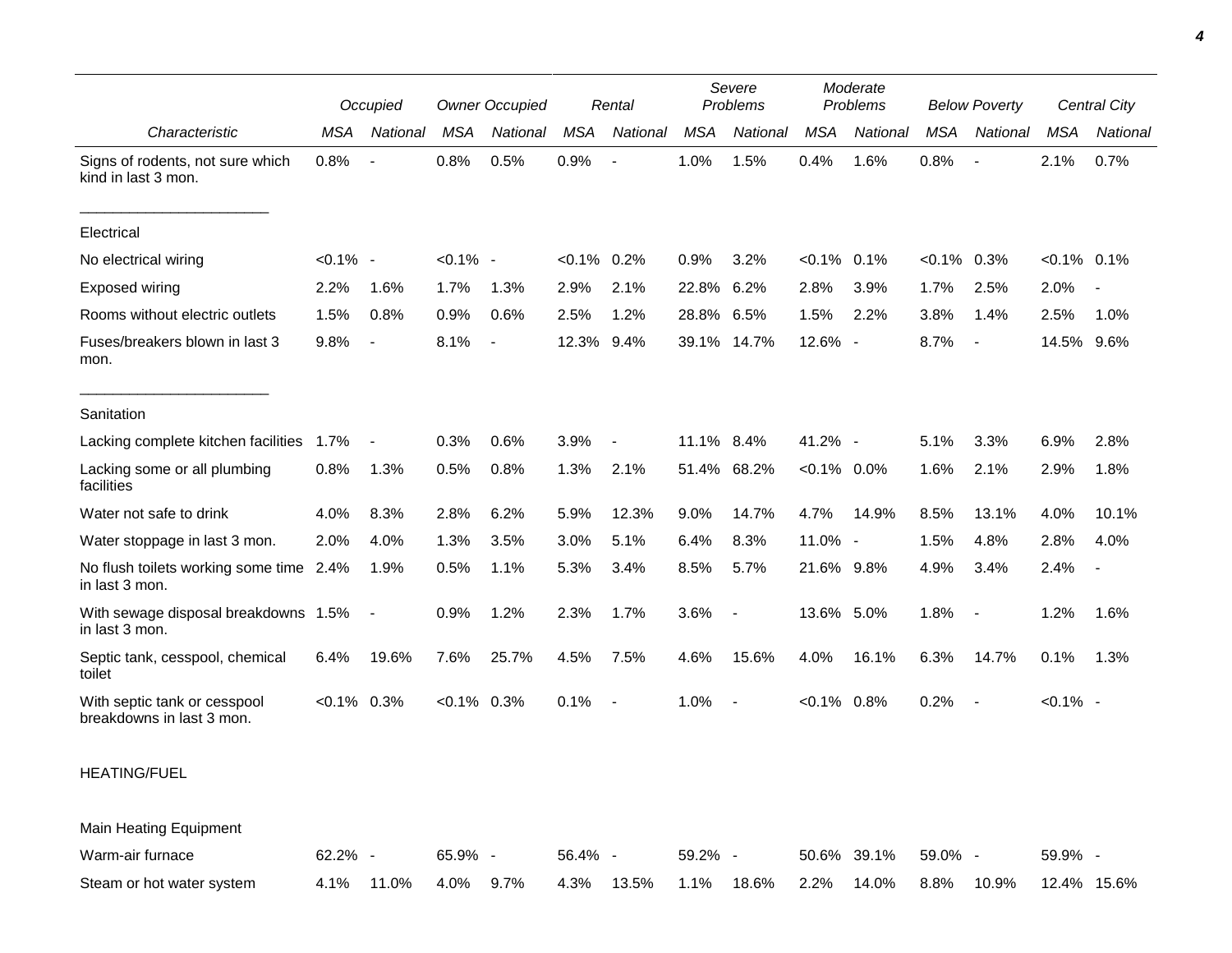|                                                         |                | Occupied                 |                | <b>Owner Occupied</b>    |                | Rental                   |                | Severe<br>Problems       |                | Moderate<br>Problems |                | <b>Below Poverty</b>     |                | Central City             |
|---------------------------------------------------------|----------------|--------------------------|----------------|--------------------------|----------------|--------------------------|----------------|--------------------------|----------------|----------------------|----------------|--------------------------|----------------|--------------------------|
| Characteristic                                          | <b>MSA</b>     | National                 | <b>MSA</b>     | National                 | <b>MSA</b>     | National                 | <b>MSA</b>     | National                 | <b>MSA</b>     | National             | <b>MSA</b>     | National                 | <b>MSA</b>     | <b>National</b>          |
| Electric heat pump                                      | 27.0% 11.8%    |                          | 26.5%          | 12.9%                    | 27.8%          | 9.6%                     | 14.8% 7.1%     |                          | 17.8%          | 4.8%                 | 17.9%          | 9.7%                     | 15.5%          | 8.5%                     |
| Built-in electric units                                 | 3.6%           | $\overline{\phantom{a}}$ | 1.9%           | 2.6%                     | 6.1%           | 7.4%                     | 19.1%          | 5.2%                     | 7.4%           | 5.6%                 | 6.3%           | $\blacksquare$           | 8.5%           | 3.9%                     |
| Floor, wall, or other built-in hot air<br>without ducts | 1.6%           | 3.9%                     | 0.8%           | 2.4%                     | 2.9%           | 6.9%                     | 1.0%           | 7.0%                     | 7.0%           | $\blacksquare$       | 3.4%           | 6.7%                     | 2.4%           | 5.2%                     |
| Room heaters with flue                                  | 0.6%           | 0.8%                     | 0.3%           | 0.7%                     | 0.9%           | $\overline{\phantom{a}}$ | 2.8%           | 1.1%                     | $< 0.1\%$ 1.1% |                      | 3.2%           | 1.4%                     | 0.6%           | $\overline{\phantom{a}}$ |
| Room heaters without flue                               | 0.6%           | 1.0%                     | 0.1%           | 0.8%                     | 1.3%           |                          | 2.0%           | 2.5%                     |                | 14.7% 25.2%          | $< 0.1\%$ 2.2% |                          | 0.1%           | 0.7%                     |
| Portable electric heaters                               | 0.2%           | 1.2%                     | 0.2%           | 0.9%                     | 0.2%           | 1.8%                     | $< 0.1\%$ 3.9% |                          | $< 0.1\%$ 2.0% |                      | 0.2%           | 3.0%                     | 0.4%           | 1.4%                     |
| <b>Stoves</b>                                           | 0.1%           | 0.9%                     | 0.2%           | 1.2%                     | $< 0.1\%$ 0.5% |                          | $< 0.1\%$ 4.0% |                          | $< 0.1\%$ 1.0% |                      | $< 0.1\%$ 1.2% |                          | $< 0.1\%$ 0.1% |                          |
| Fireplace with inserts                                  | $< 0.1\%$ -    |                          | $< 0.1\%$ -    |                          |                | $< 0.1\% < 0.1\%$        | $< 0.1\%$ 0.1% |                          | $< 0.1\%$      | 0.1%                 | 0.2%           | $\overline{\phantom{a}}$ |                | $< 0.1\%$ $< 0.1\%$      |
| Fireplace without inserts                               | $< 0.1\%$ 0.1% |                          | $< 0.1\%$ 0.1% |                          | $< 0.1\%$ -    |                          | $< 0.1\%$ 0.2% |                          | $< 0.1\%$ 0.1% |                      | $< 0.1\%$ 0.1% |                          | $< 0.1\%$ -    |                          |
| Other                                                   | 0.2%           | $\blacksquare$           | 0.2%           | $\overline{\phantom{a}}$ | 0.2%           | 0.4%                     | $< 0.1\%$ 1.1% |                          | 0.4%           | $\overline{a}$       | 0.8%           | $\overline{\phantom{a}}$ | 0.2%           | $\sim$                   |
| No heating equipment                                    | $< 0.1\%$ 0.4% |                          | $< 0.1\%$ 0.3% |                          | $< 0.1\%$ 0.7% |                          | $< 0.1\%$ -    |                          | $< 0.1\%$      | 0.7%                 | $< 0.1\%$ 0.6% |                          | $< 0.1\%$ 0.7% |                          |
| Cooking stove                                           | $< 0.1\%$ -    |                          |                | $< 0.1\% < 0.1\%$        | $< 0.1\%$ -    |                          | $< 0.1\%$ 0.2% |                          | $<0.1\%$ 0.3%  |                      | 0.2%           | $\blacksquare$           | $< 0.1\%$ 0.1% |                          |
| <b>Water Heating Fuel</b>                               |                |                          |                |                          |                |                          |                |                          |                |                      |                |                          |                |                          |
| Electricity                                             |                | 60.6% 41.3%              | 52.4%          | 39.0%                    |                | 73.2% 45.7%              | 76.7%          | 38.7%                    | 67.2%          | 39.0%                | 63.6%          | 46.9%                    | 63.1%          | 31.9%                    |
| Gas, LP/bottled gas                                     | 37.3%          | 54.3%                    | 44.9%          | 56.6%                    | 25.6%          | 49.7%                    | 23.3%          | 53.8%                    | 32.4%          | 55.2%                | 34.8%          | 49.2%                    | 35.4%          | 62.8%                    |
| Fuel oil                                                | 1.6%           | 4.1%                     | 2.1%           | 4.0%                     | 0.9%           | 4.3%                     | $< 0.1\%$ 6.5% |                          | 0.4%           | 5.1%                 | 1.1%           | 3.6%                     | 0.9%           | 5.0%                     |
| Kerosene or other liquid fuel                           | $< 0.1\%$ -    |                          | $< 0.1\%$ -    |                          |                | $< 0.1\% < 0.1\%$        |                | $< 0.1\%$ $< 0.1\%$      | $< 0.1\%$      | 0.1%                 | $< 0.1\%$      | < 0.1%                   | $< 0.1\%$      | $< 0.1\%$                |
| Other                                                   | 0.4%           | $\blacksquare$           | 0.5%           | $\blacksquare$           | 0.3%           | $\blacksquare$           | $< 0.1\%$      | 1.0%                     | $< 0.1\%$      | 0.5%                 | 0.5%           | $\blacksquare$           | 0.7%           | 0.2%                     |
| Clothes Dryer(,000)                                     | 512            | 93,052                   | 366            | 72,397                   | 146            | 20,655                   | 6              | 1,139                    | 12             | 2,344                | 37             | 9,825                    | 57             | 21,908                   |
| Have Clothes Dryer                                      | 81.4% -        |                          | 96.0% -        |                          | 58.9% -        |                          | 65.5%          | $\overline{\phantom{a}}$ | 51.7% -        |                      | 60.8% -        |                          | 62.3% -        |                          |
| Electricity                                             | 97.1% -        |                          | 96.3%          | 76.4%                    | 99.2% -        |                          | 100%           | 78.9%                    | 99.1% -        |                      | 98.6% -        |                          | 96.7%          | 74.3%                    |
| Gas, LP gas (liquid propane)                            | 2.9%           | 21.8%                    | 3.7%           | 23.5%                    | 0.8%           | 15.8%                    | $< 0.1\%$      | 21.0%                    | 0.9%           | 17.5%                | 1.4%           | 17.8%                    | 3.3%           | 25.6%                    |
| Other                                                   | $< 0.1\%$ 0.1% |                          | $< 0.1\%$ -    |                          | $< 0.1\%$ 0.1% |                          | $< 0.1\%$ 0.1% |                          |                | $< 0.1\%$ $< 0.1\%$  | $< 0.1\%$ 0.1% |                          | $< 0.1\%$ 0.1% |                          |

Heating Problems

\_\_\_\_\_\_\_\_\_\_\_\_\_\_\_\_\_\_\_\_\_\_\_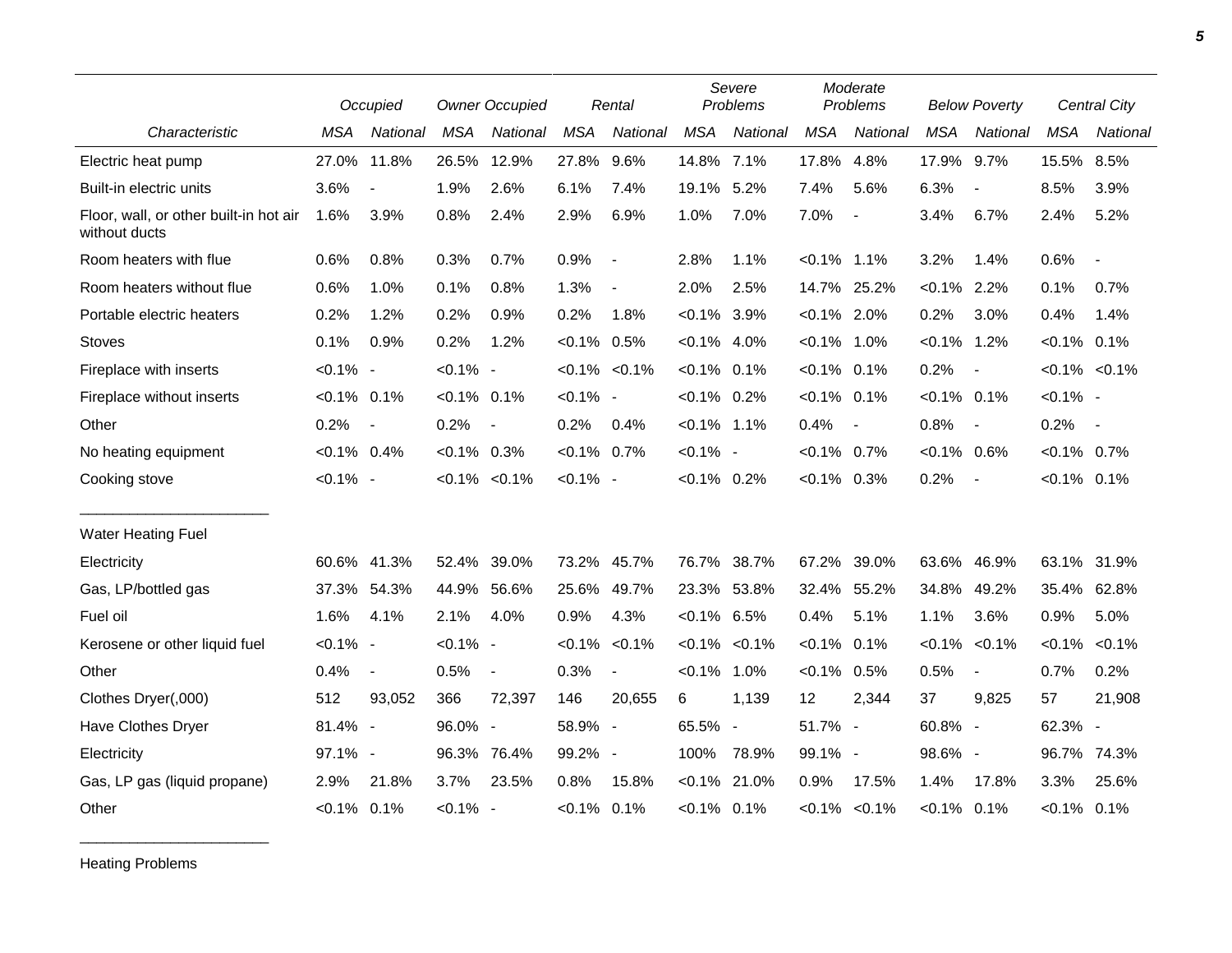|                                                             |                | Occupied                 |                | <b>Owner Occupied</b>    |                | Rental                   | Severe<br>Problems |                          | Moderate<br>Problems |                              | <b>Below Poverty</b> |                          | <b>Central City</b> |                |
|-------------------------------------------------------------|----------------|--------------------------|----------------|--------------------------|----------------|--------------------------|--------------------|--------------------------|----------------------|------------------------------|----------------------|--------------------------|---------------------|----------------|
| Characteristic                                              | MSA            | National                 | MSA            | National                 | <b>MSA</b>     | National                 | <b>MSA</b>         | National                 | <b>MSA</b>           | <b>National</b>              | MSA                  | <b>National</b>          | MSA                 | National       |
| Uncomfortably cold for 24 hours or 6.3%<br>more last winter |                | 9.1%                     | 4.8%           | 7.7%                     | 9.4%           | 12.5%                    | 50.8% -            |                          | 8.4%                 | 22.2%                        | 9.9%                 | 13.7%                    | 7.8%                | 10.1%          |
| Heating equipment breakdowns                                | 2.4%           |                          | 1.7%           | $\overline{\phantom{a}}$ | 3.5%           | $\overline{\phantom{a}}$ | 25.6% 31.2%        |                          | 4.0%                 | $\qquad \qquad \blacksquare$ | 3.7%                 | $\blacksquare$           | 1.2%                | 3.0%           |
| Other causes                                                | 3.3%           | 5.9%                     | 3.0%           | 5.5%                     | 3.9%           | 6.7%                     | 4.0%               | 11.0%                    | 3.6%                 | 15.4%                        | 5.1%                 | 8.0%                     | 5.5%                |                |
| Utility interruption                                        | 0.8%           | 1.9%                     | 1.1%           | 2.3%                     | 0.4%           | 1.1%                     | $< 0.1\%$          | 1.5%                     | 0.8%                 | 1.9%                         | 2.9%                 | 1.6%                     | 0.7%                | 1.1%           |
| Inadequate heating capacity                                 | 0.6%           | 1.1%                     | 0.3%           | 0.7%                     | 1.1%           | 2.0%                     | 1.4%               | 3.9%                     | 1.2%                 | 5.4%                         | 1.0%                 | 2.2%                     | 2.3%                | 1.7%           |
| Inadequate insulation                                       | 0.8%           | 1.1%                     | 0.4%           | 0.7%                     | 1.3%           | 1.8%                     | 1.7%               | 3.1%                     | 0.9%                 | 5.0%                         | 1.3%                 | 2.0%                     | 1.9%                | 1.4%           |
| Cost of heating                                             | 0.6%           | 1.0%                     | 0.3%           | 1.0%                     | 1.2%           |                          | $< 0.1\%$          | $1.7\%$                  | 0.4%                 | 2.8%                         | 0.1%                 | 1.3%                     | 1.6%                | 0.8%           |
| Other                                                       | 0.9%           | 1.3%                     | 1.0%           |                          | 0.7%           | 1.6%                     | 2.6%               | 3.5%                     | 0.4%                 | 3.2%                         | 0.4%                 | 1.8%                     | 0.7%                | 1.6%           |
| SELECTED PHYSICAL<br><b>PROBLEMS</b>                        |                |                          |                |                          |                |                          |                    |                          |                      |                              |                      |                          |                     |                |
| Severe Physical Problems(,000)                              | 10             | 2,103                    | 3              | 907                      | $\overline{7}$ | 1,196                    | 10                 | 2,103                    |                      |                              | 2                    | 522                      | 3                   | 909            |
| Severe physical problems                                    | 1.5%           | 1.8%                     | 0.7%           | 1.2%                     | 2.7%           | $\overline{\phantom{a}}$ | 100%               | $\overline{\phantom{a}}$ |                      |                              | 3.0%                 | $\overline{\phantom{a}}$ | 3.3%                | $\overline{a}$ |
| Plumbing                                                    | 0.8%           | 1.2%                     | 0.5%           | 0.8%                     | 1.3%           | 2.1%                     | 51.4% 68.2%        |                          |                      |                              | 1.6%                 | 2.1%                     | 2.9%                | 1.8%           |
| Heating                                                     | 0.4%           | $\overline{\phantom{a}}$ | 0.3%           | $\overline{\phantom{a}}$ | 0.5%           | 0.9%                     | 24.5% -            |                          |                      |                              | 1.4%                 | 1.1%                     | 0.4%                | 0.8%           |
| Electric                                                    | 0.3%           | 0.1%                     | $< 0.1\%$ -    |                          | 0.8%           | $< 0.1\%$                | 22.5% 3.1%         |                          |                      |                              | $< 0.1\%$ 0.1%       |                          | $< 0.1\%$ -         |                |
| Hallways                                                    | $< 0.1\%$      | $0.0\%$                  | $< 0.1\%$ 0.0% |                          | $< 0.1\%$      | 0.0%                     | $< 0.1\%$ 0.0%     |                          |                      |                              | $< 0.1\%$            | 0.0%                     | $< 0.1\%$ 0.0%      |                |
| Upkeep                                                      | $< 0.1\%$ -    |                          | $< 0.1\%$ -    |                          | 0.1%           | $\overline{\phantom{a}}$ | 2.6%               | $\blacksquare$           |                      |                              | $< 0.1\%$ -          |                          | $< 0.1\%$ 0.1%      |                |
| Moderate Physical Problems(,000)                            | 23             | 4,126                    | 3              | 1,568                    | 20             | 2,558                    |                    |                          | 23                   | 4,126                        | 6                    | 1,170                    | 8                   | 1,628          |
| Moderate physical problems                                  | 3.7%           | $\overline{a}$           | 0.9%           | 2.1%                     | 8.1%           | $\blacksquare$           |                    |                          | 100%                 | $\blacksquare$               | 10.0%                | 7.3%                     | 8.8%                | 4.9%           |
| Plumbing                                                    | 0.7%           | 0.2%                     | $< 0.1\%$ -    |                          | 1.9%           | 0.4%                     |                    |                          | 20.1% 5.2%           |                              | 2.2%                 | 0.4%                     | 0.2%                |                |
| Heating                                                     | 0.5%           | 0.9%                     | 0.1%           | 0.8%                     | 1.3%           | $\overline{\phantom{a}}$ |                    |                          |                      | 14.7% 25.2%                  | $< 0.1\%$            | 2.1%                     | 0.1%                | 0.7%           |
| Upkeep                                                      | 1.5%           | $\blacksquare$           | 0.2%           | 0.5%                     | 3.5%           | $\overline{\phantom{a}}$ |                    |                          | 41.2% -              |                              | 4.0%                 | 2.9%                     | 6.2%                | 2.6%           |
| Hallways                                                    | $< 0.1\%$ 0.0% |                          | $< 0.1\%$      | 0.0%                     | $< 0.1\%$      | 0.0%                     |                    |                          | $< 0.1\%$ 0.0%       |                              | $< 0.1\%$            | 0.0%                     | $< 0.1\%$           | 0.0%           |
| Kitchen                                                     | 0.9%           | $\overline{\phantom{a}}$ | 0.6%           | $\overline{\phantom{a}}$ | 1.5%           | $\overline{\phantom{a}}$ |                    |                          | 25.5% -              |                              | 4.1%                 | 2.3%                     | 2.3%                | 1.6%           |

\_\_\_\_\_\_\_\_\_\_\_\_\_\_\_\_\_\_\_\_\_\_\_